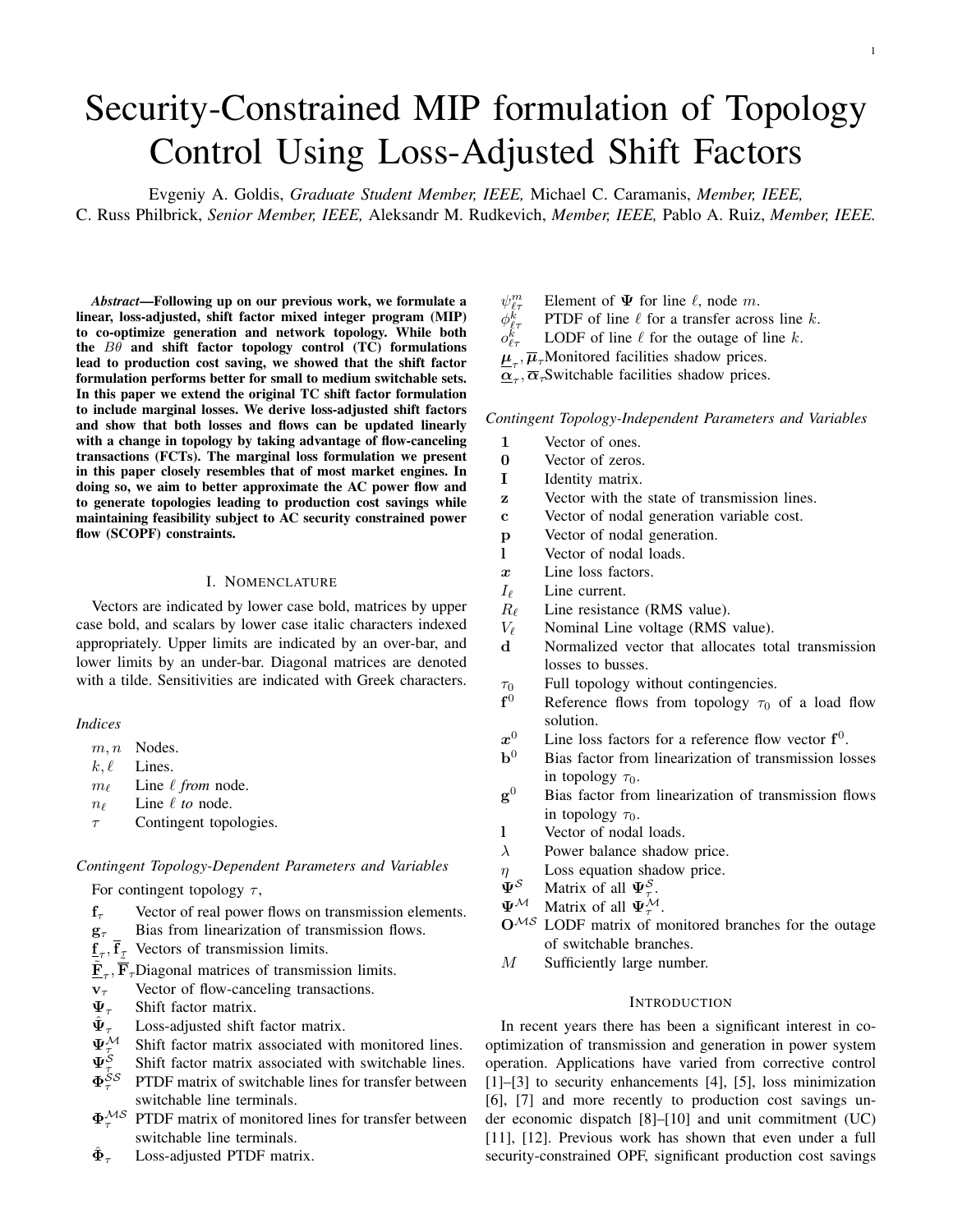can be achieved. In [13] we introduced a novel lossless, linear MIP formulation to efficiently model topology control (TC) using flow-canceling transactions (FCTs). This *shift factor TC formulation* is compact and scalable, especially when the set of candidate switchable lines is small relative to the number of monitored transmission elements. Relative to previous  $B\theta$ implementations of (TC), the size of the shift factor formulation is a function of (the number of contingencies) times (the number of monitored and switchable transmission elements) as opposed to (number of contingencies) times (all transmission elements), which can be significant for large system. Additionally, the use of FCTs keeps the linear structure of the MIP and avoids re-calculation of the shift factor matrix with changes in transmission topology. In [13] we compare the computational performance of the FCT-based formulation to the previously used  $B-\theta$  formulation and find that the FCT-based formulations result in significantly smaller solution times. Although the MIP formulation is linear, we observe exponential growth in computational time. For the IEEE 118 bus test case, a full  $N - 1$  security constrained (SC) OPF with more than 24 switchable lines becomes impractical to solve. To address this issue, we tested various heuristics such as price difference, line profit and total cost derivative<sup>1</sup> to identify candidate lines for switching and showed that through a combination of these heuristics we can achieve similar cost savings to the MIP while maintaining tractable solution times. Further, consistent with previous publications, most of the savings are realized with only a few line openings and these initial savings are almost fully captured by appropriate use of heuristics. We again note that the FCT-based approach avoids the need to recalculate the shift factor matrix with each topology change and is more efficient than the  $B-\theta$  formulation in simulating these heuristics.

While the lossless DC formulation shows promising results, most modern power markets include a linearized model of losses in their market clearing algorithm. Therefore, for Independent System Operators(ISOs) to adopt topology control, it is important to incorporate marginal losses into the TC MIP formulation. Additionally, while TC provides benefits under the DC SCOPF context it must ultimately satisfy AC OPF constraints. If the DC optimized topology is not feasible with respect to AC constraints, it is often time consuming to restore feasibility while maintaining production cost savings. Including losses in the TC MIP formulation should lead to a closer approximation of the AC OPF and thus reduce the occurrence of AC-infeasible solutions.

The rest of this paper has six sections. Section II summarizes flow-canceling transactions and the lossless TC MIP formulation. Section III introduces a formulation with losses and Section IV formulates the TC MIP with losses. Section V discusses LMP decompositions with losses and Section VI compares the performance between formulations with and without losses and to the full AC OPF. Finally, Section VII concludes.

# II. FCTS AND THE LOSSLESS SHIFT FACTOR TC MIP

To motivate the importance of FCTs we first show the difficulty arising from a naïve shift factor implementation of TC by deriving the flow constraints. Consider first a transaction (pair of injection/withdrawal) of v MW from  $m_\ell$ to  $n_f$ . The change in flow on line k due to this transaction can be expressed using the power transfer distribution factor (PTDF) [16] as

$$
\Delta f_k = \phi_k^\ell v = (\psi_k^{m_\ell} - \psi_k^{n_\ell})v
$$

The change in flow on line k per unit of flow on line  $\ell$  after line  $\ell$  is disconnected is called the line outage distribution factor (LODF) [16] and is defined as

$$
\begin{aligned} o_\ell^\ell &= -1\\ o_k^\ell &= \frac{\phi_k^\ell}{1-\phi_\ell^\ell}, \ell \neq k, \phi_l^\ell \neq 1 \end{aligned}
$$

Hence, after line  $\ell$  is disconnected the change in flow on line  $k$  is

$$
\Delta f_k^{(-\ell)} = \frac{\psi_k^{m_\ell} - \psi_k^{n_\ell}}{1 - (\psi_\ell^{m_\ell} - \psi_\ell^{n_\ell})} f_\ell \tag{1}
$$

where the superscript  $(-\ell)$  denotes the disconnection of line  $\ell$ . Using the definition of flow as  $f = \Psi(p - l)$  and (1) we have

$$
f_k^{(-\ell)} = f_k + \Delta f_k^{(-\ell)} =
$$
  

$$
\psi_k(\mathbf{p} - \mathbf{l}) + \frac{\psi_k^{m_\ell} - \psi_k^{n_\ell}}{1 - (\psi_\ell^{m_\ell} - \psi_\ell^{n_\ell})} \psi_\ell(\mathbf{p} - \mathbf{l})
$$
 (2)

where  $\psi_k$  denotes the row of  $\Psi$  corresponding to line k. Using our notation of  $z_{ell} = 1$  to denote that line  $\ell$  is closed and  $z_{\ell} = 0$  to denote that it is disconnected, we can express the change in  $\psi_k$  conditional on the opening of line  $\ell$  using (2) as

$$
\Delta \boldsymbol{\psi}_k | z_\ell = \frac{\psi_k^{m_\ell} - \psi_k^{n_\ell}}{1 - (\psi_\ell^{m_\ell} - \psi_\ell^{n_\ell})} \boldsymbol{\psi}_\ell (1 - z_\ell)
$$

We can see that using this shift factor in an OPF formulation would make the problem non-linear since  $[\Delta \psi_k | z_\ell] (p - l)$  is not linear in the decision variables,  $z, p$ . The key behind the formulation developed in [13] is that it allows us to use FCTs to solve a linear MIP under the shift factor formulation. FCTs are a common tool for deriving line outage distribution factors [16] and are defined as pairs of injections and withdrawals at the end of lines to be opened that have the same impact on all flows in the rest of the system as actually opening these lines. If we open a line  $\ell$  the impact this opening will have on the flow on any other line  $k$  is

$$
\Delta f_k = o_k^{\ell} f_{\ell} \tag{3}
$$

Alternatively, if we want to replicate this impact by using a FCT, the change in flow on line  $k$  due to an injection/withdrawal  $v_{\ell}$  across line  $\ell$  is

$$
\Delta f_k = \phi_k^{\ell} v_{\ell} \tag{4}
$$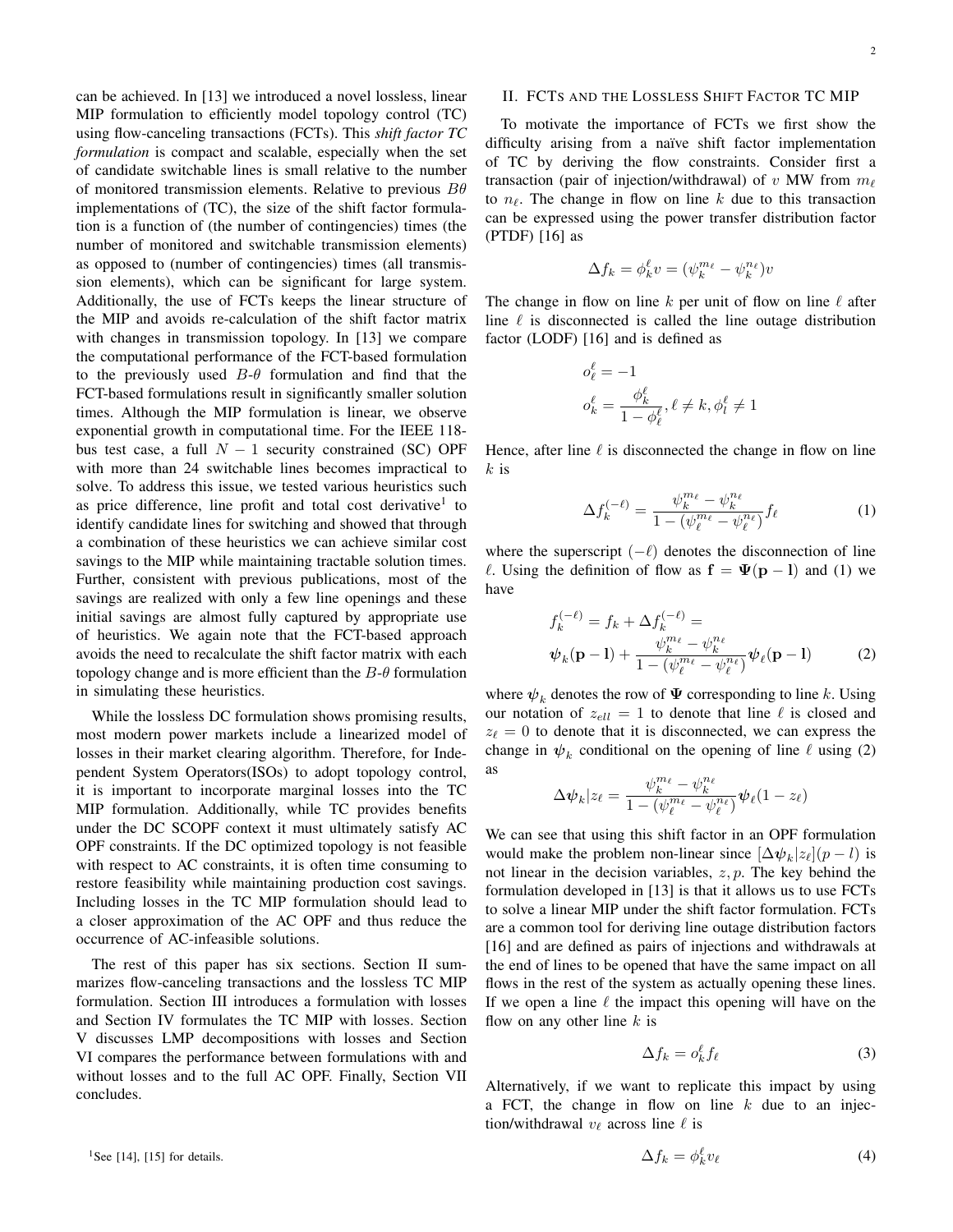Equating (3) and (4) gives

$$
o_k^{\ell} f_{\ell} = \phi_k^{\ell} v_{\ell} \to \frac{\phi_k^{\ell}}{1 - \phi_{\ell}^{\ell}} f_{\ell} = \phi_k^{\ell} v_{\ell} \to
$$
  

$$
v_{\ell} = \frac{f_{\ell}}{1 - \phi_{\ell}^{\ell}}
$$

exactly as shown in [13].

The resulting SCOPF formulation with TC is

$$
\mathcal{C} = \min_{\mathbf{p}, \mathbf{v}, \mathbf{z}} \mathbf{c}' \mathbf{p} \tag{6}
$$

s.t. 
$$
\mathbf{1}'(\mathbf{p} - \mathbf{l}) = 0,
$$
 (7)

$$
\underline{\mathbf{p}} \le \mathbf{p} \le \overline{\mathbf{p}},\tag{8}
$$

$$
\underline{\mathbf{f}}_{\tau}^{\mathcal{M}} \leq \Psi_{\tau}^{\mathcal{M}}\left(\mathbf{p}-\mathbf{l}\right) + \Phi_{\tau}^{\mathcal{M}\mathcal{S}} \mathbf{v}_{\tau} \leq \overline{\mathbf{f}}_{\tau}^{\mathcal{M}}, \quad \forall \tau
$$
\n(9)

$$
\underline{\tilde{\mathbf{F}}}_{\tau}^{\mathcal{S}} \mathbf{z} \leq \mathbf{\Psi}_{\tau}^{\mathcal{S}} \left( \mathbf{p} - \mathbf{l} \right) + \left( \mathbf{\Phi}_{\tau}^{\mathcal{S}\mathcal{S}} - \mathbf{I} \right) \mathbf{v}_{\tau} \leq \underline{\tilde{\mathbf{F}}}_{\tau}^{\mathcal{S}} \mathbf{z}, \quad \forall \tau \tag{10}
$$

$$
-M(\mathbf{1}-\mathbf{z}) \le \mathbf{v}_{\tau} \le M(\mathbf{1}-\mathbf{z}), \quad \forall \tau \tag{11}
$$

$$
z_{\ell} \in \{0, 1\} \,, \quad \forall \ell \tag{12}
$$

We refer to problem  $(6)-(12)$  as the lossless shift factor TC formulation. The set of switchable lines  $S$  denotes the set of lines that are enforced and are candidates for switching while the set of monitored lines  $M$  denotes the set of lines that are enforced and may not be switched. For each opened line  $\ell \in S$ ,  $z_{\ell} = 0$  and the corresponding FCT is unrestricted. For all such lines, constraints (10) become a set of equality constraints forcing the flow between opened lines and the rest of the system to zero, thus defining a simultaneous system of linear equations for the corresponding FCTs, which fall out directly from the linear formulation. Solving this system is the same as applying the principle of superposition [17] to<sup>2</sup> (5):

$$
\mathbf{v}_{\tau}^{S} = \mathbf{f}_{\tau}^{S} \left( \mathbf{I} - \mathbf{\Phi}_{\tau}^{SS} \right)^{-1}
$$
 (13)

For a single line  $\ell$ , (13) is identical to (5) and substituting this value of  $v$  into equation (9) impacts flows on monitored lines exactly as in (2). Hence, FCTs give us a way to linearly replicate an update to the shift factor matrix while co-optimizing transmission and generation.

#### III. LINEARIZED LOSS MODEL FORMULATION

Resistive losses are a quadratic function of current flowing on each transmission line:

$$
Loss = \sum_{k} I_{k}^{2} R_{k} = \sum_{k} \frac{f_{k}^{2} R_{k}}{\cos^{2} \varphi_{k} V_{k}^{2}} \approx \sum_{k} \frac{f_{k}^{2} R_{k}}{V_{k}^{2}},
$$
 (14)

where  $\varphi_k$  is the angle difference between voltage and current and the approximation in the last equality depends on the assumptions that reactive power flows can be ignored (voltage and current are in phase,  $\varphi_k = 0$ ). To incorporate a linear approximation of losses into the DC OPF we perform the standard Taylor series expansion around a base flow  $f^0$ :

$$
Loss \approx \mathbf{b}^0 + \frac{\partial Loss}{\partial \mathbf{f}} \bigg|_{\mathbf{f}^0} \mathbf{f}
$$
 (15)

where for a line  $k$ ,

(5)

$$
\frac{\partial Loss}{\partial f_k} = \frac{2R_k}{V_k^2} f_k = x_k \tag{16}
$$

Using  $(16)$  we can also express  $Loss$  as

$$
Loss = \frac{1}{2} \frac{\partial Loss'}{\partial \mathbf{f}} \mathbf{f}
$$
 (17)

Equating (17) and (15) for  $f = f^0$  we can derive the bias term  $\mathbf{b}^0$  as

$$
Loss^0 = \frac{1}{2}x^{0'}f^0 = \mathbf{b}^0 + x^{0'}f^0 \rightarrow
$$

$$
\mathbf{b}^0 = -\frac{1}{2}x^{0'}f^0
$$

Therefore, for any flow vector f, we write losses as

$$
Loss = \boldsymbol{x}^{0'} (\mathbf{f} - \frac{1}{2} \mathbf{f}^0)
$$
 (18)

The term  $x^0$  is referred to as the vector of line loss factors. The loss formulation we present here is similar to one used in real markets (e.g. [18]) where losses are included in the energy balance constraint and in the flow constraints via a nodal allocation of Losses (represented below by the normalized vector d). Litvinov et al. [19] showed that the advantage of this formulation compared to other approaches is that line losses and flows are reference bus independent. The formulation below is slightly different from the one described in [19] and therefore, we will repeat the proof of reference bus independence in the Appendix. Without loss of generality, contingency constraints are excluded.<sup>3</sup>

$$
\min_{\mathbf{p}} \mathbf{c}' \mathbf{p} \tag{19}
$$

$$
s.t. \t1'(p-1) = Loss \t(20)
$$

$$
Loss = \boldsymbol{x}^{0'} (\mathbf{g}^0 + \boldsymbol{\Psi} (\mathbf{p} - \mathbf{l} - \mathbf{d} \cdot Loss) - \frac{1}{2} f^0)
$$
 (21)

$$
\underline{\mathbf{f}} \le \mathbf{g}^0 + \Psi(\mathbf{p} - \mathbf{l} - \mathbf{d} \cdot Loss) \le \overline{\mathbf{f}} \tag{22}
$$

$$
\underline{\mathbf{p}} \le \mathbf{p} \le \overline{\mathbf{p}} \tag{23}
$$

We will refer to constraints  $(19)-(22)$  as Formulation  $L1$ . In the flow constraints (22) the d vector allocates Loss to busses. Without this term, losses would be balanced at the reference bus and thus the formulation would be reference bus dependent. There are many ways to select d and we will not delve into this problem here. An intuitive approach, and the one we assume in this paper, is to set

$$
d_n = \frac{l_n}{\sum_m l_m} \quad \forall n,
$$

which allocates losses to load busses in proportion to their contribution to total load.

<sup>2</sup>Under the assumption that the set S is non-islanding.

 $3$ Note that only losses in the base topology are included in the energy balance equation, losses in contingent topologies only impact contingent flows.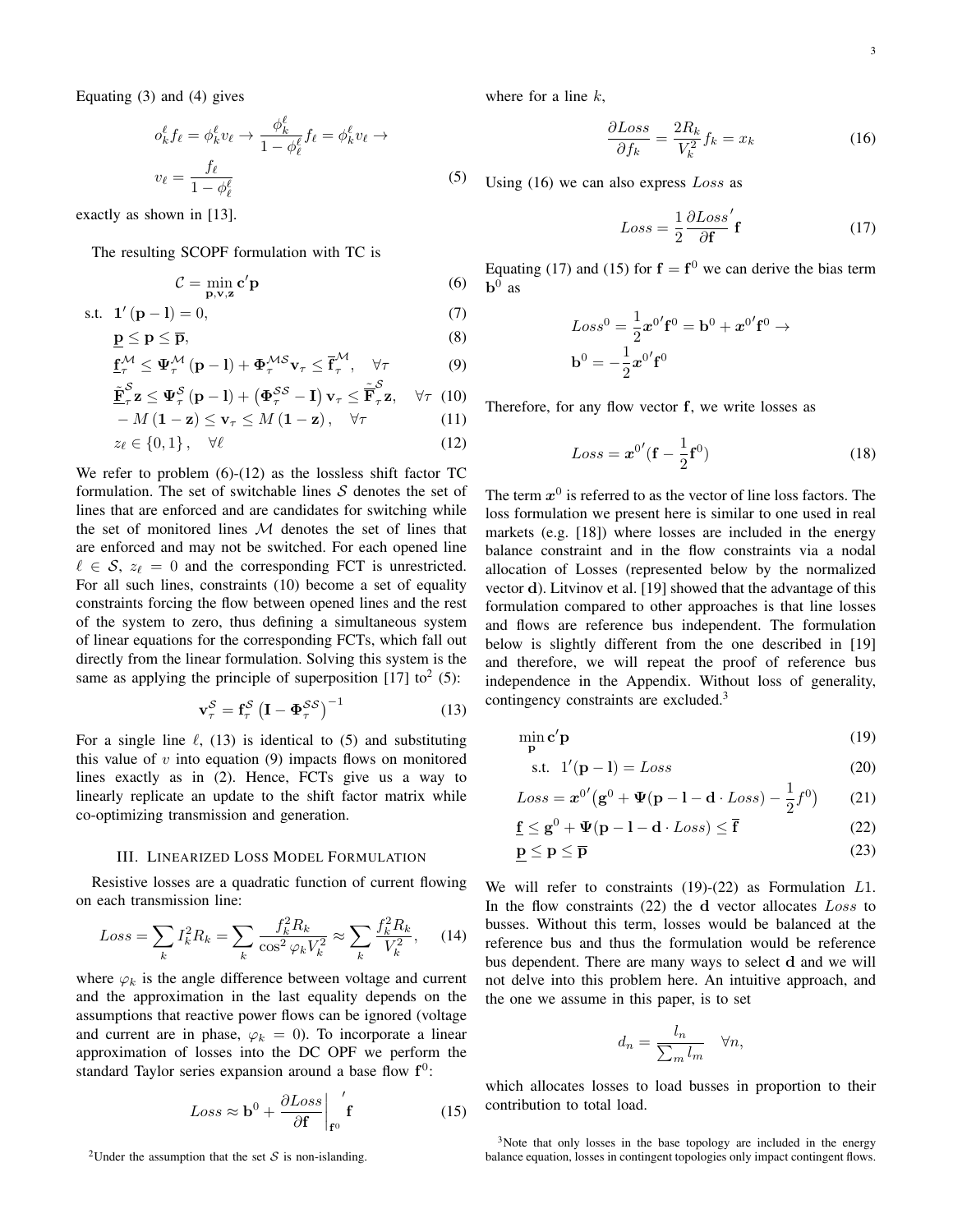#### IV. TC MIP FORMULATION WITH LOSSES

As we saw in section II, FCTs linearly impact flows in the same way as updating the shift factor matrix. With the introduction of losses, however, these FCTs would no longer be balanced since the injection at one end of the line is not equal to the withdrawal at the other end. In the case of losses we must redefine FCTs as the loss-adjusted canceling flows that need to be introduced so that the effect from these flows is the same as actually opening the lines<sup>4</sup>. Fortunately, we can still retain the same framework of the lossless shift factor TC problem. To do this, we first derive the loss-adjusted shift factor matrix,  $\hat{\Psi}$  and loss-adjusted PTDF matrix,  $\hat{\Phi}$ , by explicitly expressing flows in terms of losses.

Re-arranging (21) we have

$$
Loss = \frac{x^{0'}(g^{0} + \Psi(p-1) - \frac{f^{0}}{2})}{x^{0'}\Psi d + 1}
$$

The flow equation can thus be expressed as

$$
f = g^{0} + \Psi(p-1-d\frac{x^{0'}(g^{0} + \Psi(p-1) - \frac{f^{0}}{2})}{x^{0'}\Psi d + 1})
$$
  
\n
$$
= g^{0} - \Psi d \frac{x^{0'}(g^{0} - \frac{f^{0}}{2})}{x^{0'}\Psi d + 1} + \Psi(p-1)
$$
  
\n
$$
- \Psi d \frac{x^{0'}\Psi(p-1)}{x^{0'}\Psi d + 1}
$$
  
\n
$$
= \hat{g}^{0} + \Psi(I - \frac{dx^{0'}\Psi}{x^{0'}\Psi d + 1})(p-1) \rightarrow
$$
  
\n
$$
f = \hat{g}^{0} + \hat{\Psi}(p-1)
$$
 (24)

from which we see that the loss-adjusted shift factor matrix and flow bias are

$$
\begin{array}{rcl}\n\hat{\Psi} & = & \Psi \big( {\bf I} - \frac{{\bf d}x^{0'}}{x^{0'}\Psi {\bf d} + 1} \big) \\
\hat{\bf g}^0 & = & \mathbf{g}^0 - \Psi {\bf d} \frac{x^{0'}(\mathbf{g}^0 - \frac{{\bf f}^0}{2})}{x^{0'}\Psi {\bf d} + 1}\n\end{array}
$$

For completness the flow bias  $g^0$  can be calculated as:

$$
\mathbf{g}^0 = \mathbf{f}^0 - \Psi(\mathbf{p}^0 - \mathbf{l}^0 - \mathbf{d} \cdot Loss^0)
$$
  
= 
$$
\mathbf{f}^0 - \Psi(\mathbf{p}^0 - \mathbf{l}^0 - \mathbf{d}x^{0'}\frac{\mathbf{f}^0}{2})
$$
  
= 
$$
(I + \Psi \mathbf{d}\frac{x^{0'}}{2})\mathbf{f}^0 - \Psi(\mathbf{p}^0 - \mathbf{l}^0)
$$

The loss-adjusted PTDF can now be expressed as:

$$
\hat{\phi}_k^{\ell} = \hat{\Psi}_k^{m_{\ell}} - \hat{\Psi}_k^{n_{\ell}} \n= (\psi_k^{m_{\ell}} - \psi^{m_{\ell'}} \frac{x^0(\psi_k \mathbf{d})}{x^{0'} \mathbf{\Psi} \mathbf{d} + 1}) \n- (\psi_k^{n_{\ell}} - \psi^{n_{\ell'}} \frac{x^0(\psi_k \mathbf{d})}{x^{0'} \mathbf{\Psi} \mathbf{d} + 1}) \n= \phi_k^{\ell} - \phi^{k'} x^0 \frac{\psi_k \mathbf{d}}{x^{0'} \mathbf{\Psi} \mathbf{d} + 1}
$$

where  $\psi^{m_\ell}$  denotes the column of  $\Psi$  corresponding to bus m and  $\phi^k$  denotes the column of  $\Phi$  corresponding to line k.

<sup>4</sup>These FCTs will be adjusted to account for losses across all transmission lines, measured at the receiving ends.

Although this derivation is not necessary for the MIP formulation it provides some intuition for how the PTDF is adjusted for losses. We should note that although the loss-adjusted shift factors and PTDF matrices depend on an initial dispatch and set of flows, they can neverthless be pre-calculated from the original shift factor matrix using only matrix multiplication, which would be fast even for large systems.

With these loss-adjusted shift factors and PTDFs we can now express loss-adjusted FCTs similarly to (13). In addition, since the Loss equation is a function of flows, we apply FCTs to update Loss for line openings. Partitioning transmission losses into losses from monitored and switchable lines respectively, we have:

$$
Loss^{\mathcal{M}} = x^{0'} (g^{0\mathcal{M}} - \frac{1}{2} f^{0\mathcal{M}} + \Psi_{\tau_0}^{\mathcal{M}} (p - 1 - d \cdot Loss)
$$
  
+  $\hat{\Phi}_{\tau_0}^{\mathcal{M}S} v_{\tau_0}$ )  

$$
Loss^S = x^{0'} (g^{0\mathcal{S}} - \frac{1}{2} f^{0\mathcal{S}} + \Psi_{\tau_0}^S (p - 1 - d \cdot Loss)
$$
  
+  $(I - \hat{\Phi}_{\tau_0}^{SS}) v_{\tau_0}$ )

Finally, the full topology control DC SCOPF MIP with losses is:

$$
\mathcal{C} = \min_{\mathbf{p}, \mathbf{v}, \mathbf{z}} \mathbf{c}' \mathbf{p} \tag{25}
$$

s.t. 
$$
\mathbf{1}'(\mathbf{p} - \mathbf{l}) - Loss = 0
$$
 (26)

$$
Loss = Loss^{\mathcal{M}} + Loss^{\mathcal{S}} \tag{27}
$$

$$
Loss^{\mathcal{M}} = \mathbf{x}^{0^{\mathcal{M}'} } (\hat{\mathbf{g}}^{0^{\mathcal{M}}} - \frac{1}{2} f^{0^{\mathcal{M}}} + \hat{\Psi}_{\tau_0}^{\mathcal{M}} (\mathbf{p} - \mathbf{I}) +
$$

$$
\hat{\Phi}_{\tau_0}^{\mathcal{M} \mathcal{S}} \mathbf{v}_{\tau_0})
$$
(28)

$$
Loss^S = \boldsymbol{x}^{0^{S'}} (\hat{\mathbf{g}}^{0^S} - \frac{1}{2} f^{0^S} + \hat{\mathbf{\Psi}}^S_{\tau_0} (\mathbf{p} - \mathbf{l}) +
$$

$$
(\hat{\mathbf{\Phi}}^{SS}_{\tau_0} - \mathbf{I}) \mathbf{v}_{\tau_0})
$$
(29)

$$
\underline{\mathbf{f}}_{\tau}^{\mathcal{M}} \le \hat{\mathbf{g}}_{\tau}^{0} + \hat{\Psi}_{\tau}^{\mathcal{M}} \left( \mathbf{p} - \mathbf{l} \right) + \hat{\Phi}_{\tau}^{\mathcal{M} \mathcal{S}} \mathbf{v}_{\tau} \le \overline{\mathbf{f}}_{\tau}^{\mathcal{M}}, \quad \forall \tau \quad (30)
$$

$$
\tilde{\mathbf{E}}_{\tau}^{S} \mathbf{z} \le \hat{\mathbf{g}}_{\tau}^{0} + \hat{\mathbf{\Psi}}_{\tau}^{S} (\mathbf{p} - \mathbf{l}) +
$$
\n
$$
(\hat{\mathbf{\Phi}}_{\tau}^{SS} - \mathbf{I}) \mathbf{v}_{\tau} \le \tilde{\mathbf{F}}_{\tau}^{S} \mathbf{z}, \quad \forall \tau
$$
\n(31)

$$
-M(\mathbf{1}-\mathbf{z}) \le \mathbf{v}_{\tau} \le M(\mathbf{1}-\mathbf{z}), \quad \forall \tau
$$
 (32)

$$
\underline{\mathbf{p}} \le \mathbf{p} \le \overline{\mathbf{p}} \tag{33}
$$

$$
z_{\ell} \in \{0, 1\}, \quad \forall \ell \in \mathcal{S} \tag{34}
$$

We refer to problem (25)-(34) as the loss-adjusted shift factor TC formulation. Note that the  $d$   $-$  Loss term in the above formulation is replaced via the equivalence relationship shown in (24). Generally, ISOs may only monitor a subset of all transmission lines for losses. This means that Loss will be aggregated over a set that is smaller than M∪S. In the extreme case when no lines in  $S$  are monitored for losses, constraint (29) would be empty. If additionally the end nodes of lines in S are not load busses  $(d_m, d_n = 0)$ , constraints (31) would reduce to (10) and FCTs would be calculated independent of losses.

#### V. LOCATIONAL MARGINAL PRICES AND LOSSES

In this section we derive LMPs under the loss-adjusted shift factor TC formulation. By definition the LMP of problem (25)- (34) equals the derivative of the Lagrangian with respect to a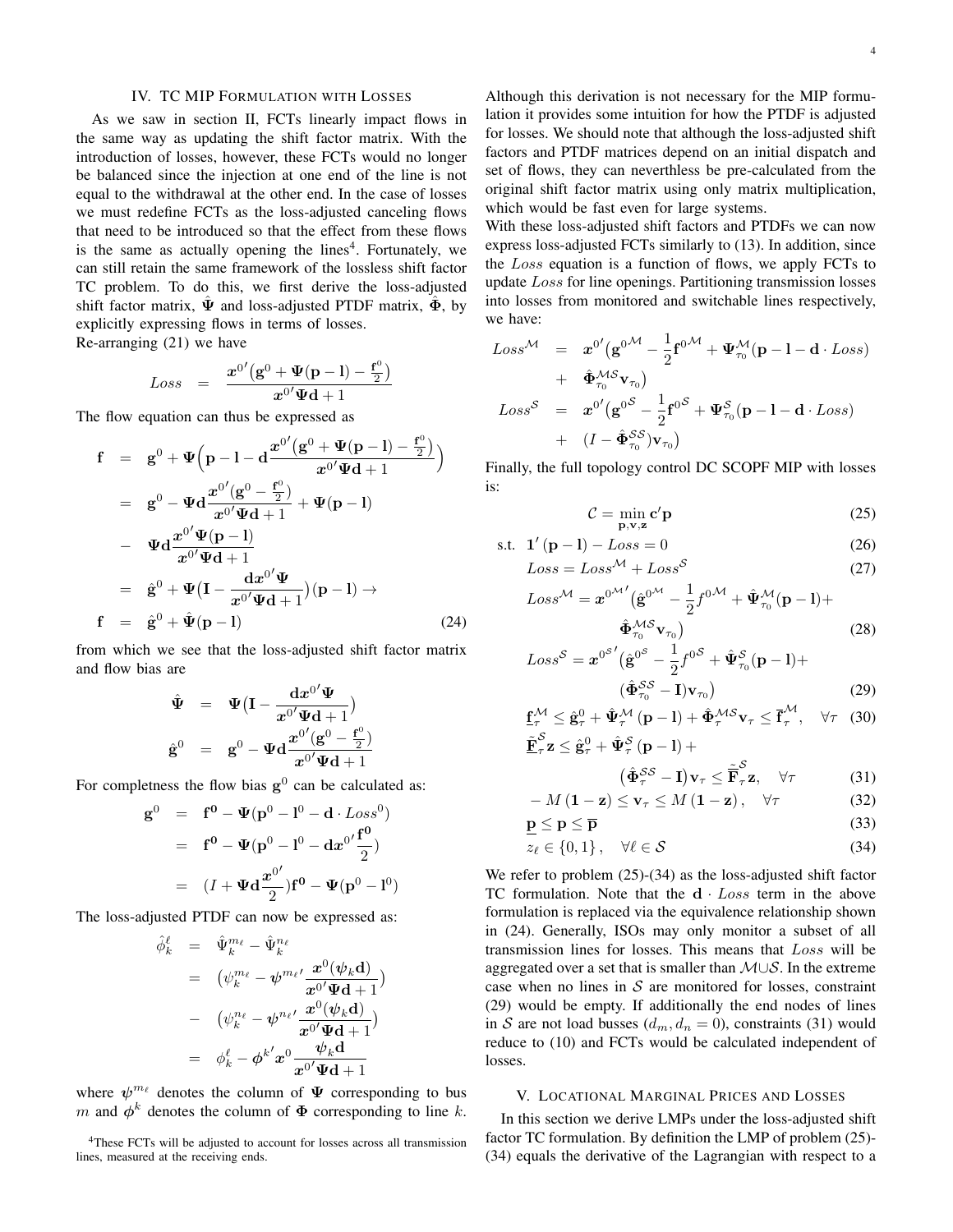change in nodal load. Let the Lagrangian multipliers or shadow prices associated with constraints (26), combined constraints (27)-(29), (30) and (31) be denoted by  $\lambda$ ,  $\eta$ ,  $\mu$  and  $\overline{\mu}$ , and  $\alpha$  and  $\overline{\alpha}$  respectively, where the latter four shadow prices are the collection of the respective contingent topology shadow prices. Using these shadow prices, LMPs are given by

$$
LMP = \lambda \mathbf{1} - \lambda (\hat{\Psi}_{\tau_0}^{\mathcal{M}'} x^{0^{\mathcal{M}}} + \hat{\Psi}_{\tau_0}^{S'} x^{0^{\mathcal{S}}})
$$
  
\n
$$
- \hat{\Psi}^{\mathcal{M}'} (\overline{\mu} - \underline{\mu}) - \hat{\Psi}^{S'} (\overline{\alpha} - \underline{\alpha}) =
$$
  
\n
$$
= \lambda \mathbf{1} - \lambda \hat{\Psi}_{\tau_0}^{\prime} x^0
$$
  
\n
$$
- \hat{\Psi}^{\mathcal{M}'} (\overline{\mu} - \underline{\mu}) - \hat{\Psi}^{S'} (\overline{\alpha} - \underline{\alpha})
$$
(35)

where  $\hat{\Psi}^{\mathcal{M}}$  and  $\hat{\Psi}^{\mathcal{S}}$  are matrices that consist of the collection of  $\hat{\Psi}_{\tau}^{\mathcal{M}}$  and  $\hat{\Psi}_{\tau}^{\mathcal{S}}$ , for all contingent topologies  $\tau$ .

To better understand the meaning of LMPs under this MIP formulation we consider two alternate non-MIP formulations [20] where we fix  $z = z^*$  (optimal values from the MIP solution). In the first formulation, which we refer to as the Static MIP problem, we re-label all lines with  $z = 1$  as belonging to monitored set  $\mathcal{M}^5$  and resolve problem (25)-(34). The LMPs for the Static MIP problem are of the same form as (35). In the second formulation, which we refer to as the LP-Equivalent, we recalculate the shift factor matrix given  $z^*$  and solve a standard SCOPF problem where the base topology has the lines with  $z = 0$  removed. The shift factor matrix given  $z^*$  is expressed as [16]

$$
\hat{\Psi}^{\mathcal{M}*} = \hat{\Psi}^{\mathcal{M}} + \hat{\mathbf{O}}^{\mathcal{M}\mathcal{S}} \hat{\Psi}^{\mathcal{S}},\tag{36}
$$

where  $\hat{O}^{\mathcal{M} \mathcal{S}}$  is the loss-adjusted line outage distribution factor matrix indicating the impact of switched lines on monitored lines for each contingent topology. The LMPs in the LP-Equivalent problem are defined in the standard manner as

$$
LMP^* = \lambda \mathbf{1} - \lambda \hat{\Psi}_{\tau_0}^{\mathcal{M}*'} \mathbf{x}^{0^{\mathcal{M}}} - \hat{\Psi}^{\mathcal{M}*'}(\overline{\mu}^* - \underline{\mu}^*). \tag{37}
$$

With  $z = z^*$ , the solution to the Static MIP and LP-Equivalent problems are identical<sup>6</sup> and, therefore, the LMPs and shadow prices associated with flow limits on transmission elements (given our relabeling of lines in the Static MIP problem) must also be identical.

$$
LMP = LMP^* \tag{38}
$$

$$
\mu = \mu^*.\tag{39}
$$

Substituting (35) and (37) into (38) and canceling the energy component yields,

$$
\lambda(\hat{\Psi}_{\tau_0}^{\mathcal{M}'} \mathbf{x}^{0^{\mathcal{M}}} + \hat{\Psi}_{\tau_0}^{S'} \mathbf{x}^{0^{\mathcal{S}}}) + \hat{\Psi}^{\mathcal{M}'}(\overline{\mu} - \underline{\mu}) + \hat{\Psi}^{S'}(\overline{\alpha} - \underline{\alpha}) =
$$
  

$$
\lambda \hat{\Psi}_{\tau_0}^{\mathcal{M}*'} \mathbf{x}^{0^{\mathcal{M}}} + \hat{\Psi}^{\mathcal{M}'}{}^*(\overline{\mu}^* - \underline{\mu}^*).
$$
 (40)

Furthermore, substituting (36) and (39) into (40) and appropriately canceling like terms yields,

$$
\hat{\Psi}^{S'}(\overline{\alpha}-\underline{\alpha}) = \lambda \hat{\Psi}^{S'}_{\tau_0} \hat{\mathbf{O}}_{\tau_0}^{\mathcal{MS'}} x^{0^{\mathcal{M}}} - \lambda \hat{\Psi}^{S'}_{\tau_0} x^{0^{\mathcal{S}}} \n+ \hat{\Psi}^{S'} \hat{\mathbf{O}}^{\mathcal{MS}'}(\overline{\mu}-\underline{\mu}).
$$
\n(41)

<sup>5</sup>As mentioned previously, for all lines  $\ell$  with  $z_{\ell} = 1, v_{\ell} = 0$  for all topologies and constraints (31) reduce to constraints (30).

<sup>6</sup>We do not recalculate line loss factors in the LP-Equivalent problem as this would yield a different solution.

Finally, by substituting (41) into (35), canceling like terms and grouping appropriately, we see that the LMP derived from the loss-adjusted TC MIP formulation is

$$
LMP = \lambda \mathbf{1} - \lambda \left( \hat{\Psi}_{\tau_0}^{\mathcal{M}'} + \hat{\Psi}_{\tau_0}^{\mathcal{S}'} \hat{\mathbf{O}}_{\tau_0}^{\mathcal{M} \mathcal{S}'} \right) x^{0^{\mathcal{M}}} \\
- \left( \hat{\Psi}^{\mathcal{M}'} + \hat{\Psi}_{\tau_0}^{\mathcal{S}'} \hat{\mathbf{O}}^{\mathcal{M} \mathcal{S}'} \right) (\overline{\boldsymbol{\mu}} - \underline{\boldsymbol{\mu}}) \qquad (42)
$$

As an aside, we observe that equation (41) has a loss component, which is only relevant in topology  $\tau_0$ . By appropriately grouping terms by topology we can partition (41) into two components:

$$
(\overline{\alpha}_{\tau_0} - \underline{\alpha}_{\tau_0}) = \hat{\mathbf{O}}_{\tau_0}^{\mathcal{MS}'} (\overline{\boldsymbol{\mu}}_{\tau_0} - \underline{\boldsymbol{\mu}}_{\tau_0})
$$
  
+  $\lambda \left( \hat{\mathbf{O}}_{\tau_0}^{\mathcal{MS}'} \mathbf{x}^{0^{\mathcal{M}}} - \mathbf{x}^{0^{\mathcal{S}}} \right)$  (43)

and

$$
(\overline{\alpha}_{\tau} - \underline{\alpha}_{\tau}) = \hat{\mathbf{O}}_{\tau}^{\mathcal{MS}'}(\overline{\boldsymbol{\mu}}_{\tau} - \underline{\boldsymbol{\mu}}_{\tau}) \quad \forall \tau \neq \tau_0 \tag{44}
$$

Expressions (43)-(44) are similar to the relationship between shadow prices for switchable and monitored lines reported in [20]. This relationship provides a generalization of the "total derivative" concept for line openings introduced in [14], where  $\overline{\alpha}_{\tau} - \overline{\alpha}_{\tau}$  reflects the marginal value (positive or negative) of line switching. As shown in (43), this value consists of both congestion and loss components. The congestion component is the scalar product of shadow prices for monitored constraints and LODFs of the open line on these constraints. The loss component is the difference between: the impact of line opening on losses in monitored facilities (LODFs multiplied by the corresponding line loss factors) and, the loss factors of open lines. While in the lossless formulation topology change is never beneficial in the absence of transmission congestion (congestion component equals zero), incorporating marginal losses recognizes potential benefits of topology control due to a reduction in losses, which may be realized in the absence of congestion.

### VI. SIMULATION RESULTS

For all analyses we fixed a set of 16 switchable lines (to maintain tractable run times as mentioned in the introduction) and performed a Monte Carlo simulation by randomly varying fuel prices and wind capacity over 100 samples<sup>7</sup>. For each sample we modeled the lossless DC SCOPF and the DC SCOPF with shift factors and bias terms adjusted for losses<sup>8</sup>. Taking the optimal topology from each of the two formulations we solved the AC SCOPF for each sample to assess the feasibility of the DC solutions and the (p.u.) congestion cost savings<sup>9</sup>. Congestion cost savings for the DC and AC models are calculated relative to the DC and AC models with no TC respectively. Table I below summarizes the results from

<sup>7</sup>See [14] for details on this approach.

<sup>8</sup>In the lossless formulation the bias term is calculated as  $g^0 = f^0 \Psi(\mathbf{p}^0 - \mathbf{l}^0).$ 

<sup>&</sup>lt;sup>9</sup>Per-unit (p.u.) congestion savings are calculated as  $\frac{C_{MIP} - C_{base}}{C_1}$  where  $C_{MIP}$  is the system cost from the DC MIP or from the AC OPF based on this MIP,  $C_{base}$  is the DC or AC system costs with no switching and  $C_0$  is the DC or AC system cost with no enforced transmission constraints.  $C_{base} - C_0$  represents the maximum savings possible for any sample.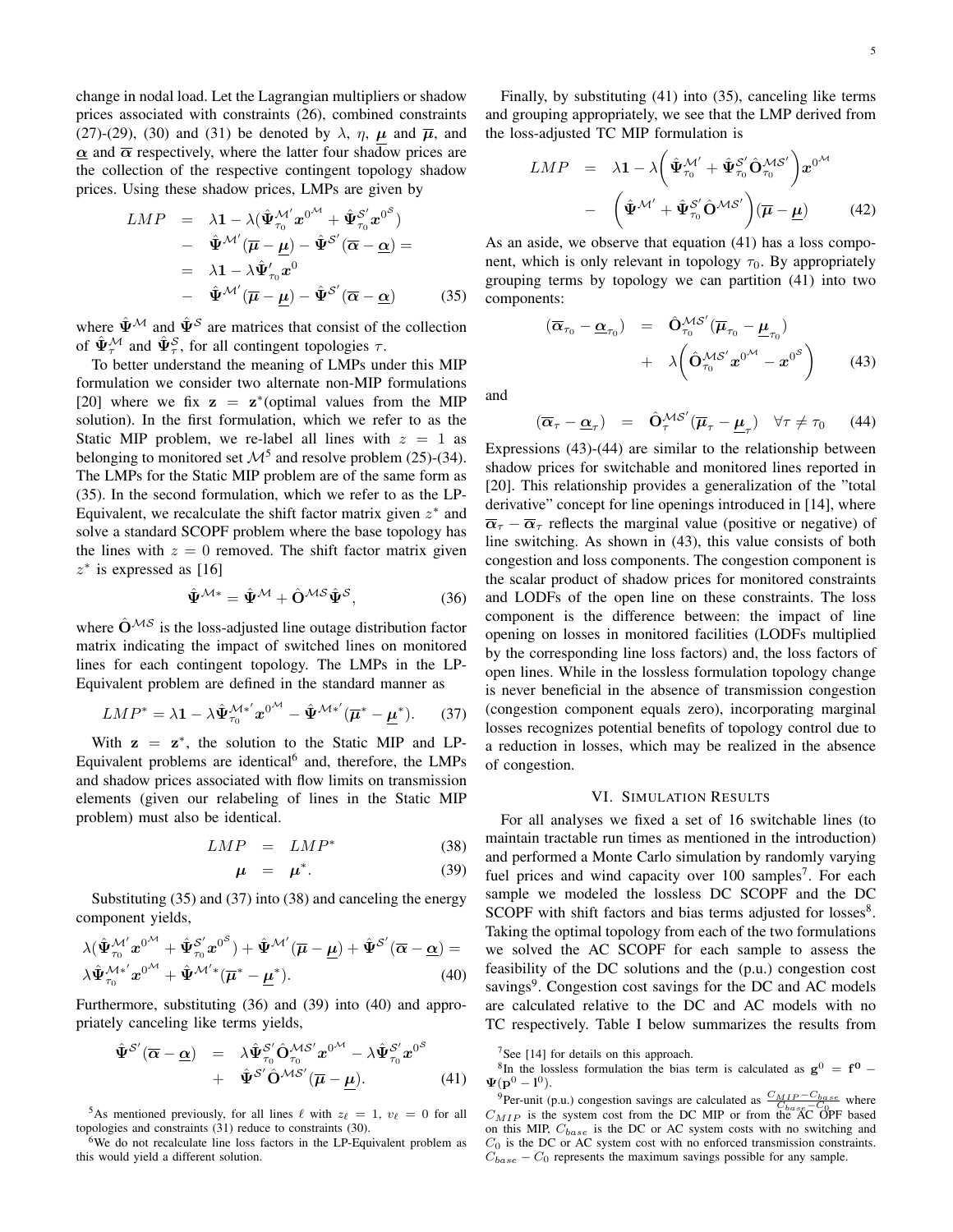TABLE I MEDIAN NUMBER OF LINE OPENINGS AND AVERAGE PER-UNIT CONGESTION COSTS SAVINGS WITH DIFFERENT LOSS MODELING ASSUMPTIONS OVER 100 SAMPLES

|                         | Num. Lines | Congestion Cost |
|-------------------------|------------|-----------------|
| Model                   | Opened     | Savings with TC |
| DC w/Losses             | 11         | 16.64%          |
| DC Lossless             | 14         | 22.09%          |
| AC Based on DC w/Losses | N/A        | 20.66%          |
| AC Based on DC Lossless | N/A        | 20.65%          |

which we make three key observations. First, based on the AC SCOPF solutions, accounting for losses does not improve congestion cost savings. The AC OPF based on the lossadjusted DC MIP solution produces more savings in 53 of the samples, compared to the AC OPF based on the lossless DC MIP, however, the magnitude in savings tends to be greater for the latter model so that both AC solutions lead to about the same 20.65% p.u. congestion cost savings. Second, solving the AC SCOPF using the optimal topologies from the two DC formulations confirms that both DC formulations reflect legitimate congestion cost savings. The lossless MIP formulation overstates the benefits from switching by an average of 1.44% in 76 samples while the loss-adjusted MIP understates them by 4.03% in 93 samples. Both formulation, however, provide a good indication of potential savings from topology control. Finally, we observe that the loss-adjusted DC MIP tends to open 3 fewer lines than its lossless counterpart. Opening fewer lines is clearly preferable; operating circuit breakers, although not included explicitly modeled, has a cost and, achieving the same savings with fewer openings is more efficient and reduces the number of discrete changes to the state of the system. Figure 1 below shows the number of line openings across all samples. As shown in the figure, the loss-adjusted



Fig. 1. Number of Lines Opened in DC MIP Formulations

MIP opens between 1 and 9 fewer lines in 79 samples, opens the same number of lines in 18 samples, and opens only 1 additional line in 3 samples.

#### VII. CONCLUSION

In this paper, we develop a loss-adjusted MIP-based TC formulation and show that both losses and flows can be updated linearly with changes in topology. We prove that our formulation is reference bus independent and extend the notion of FCTs to account for losses by deriving loss-adjusted shift factors and PTDFs. We derive locational marginal prices (LMPs) for the LP equivalent to the loss-adjusted TC MIP formulation and show how the marginal value of transmission switching can be expressed in terms of a congestion and loss component. Through simulation, we analyze the impact of losses on the DC formulation and compare the optimal topologies from the lossless and loss-adjusted formulations by solving an AC SCOPF. We find that both DC formulations lead to almost identical savings when solving the AC SCOPF and while the loss-adjusted formulation opens fewer lines both can be used reliably to assess the benefits of topology control. Future work will focus on adjusting loss factors not only for topology changes but also for re-dispatch. Although this would make the problem non-linear, it may lead to a better solution in terms of the number of line openings, as indicated by our results, or congestion cost savings. One approach for addressing the non-linearity is to iterate on the MIP solution, updating loss factors after each iteration, although the practicality of this approach along with other alternatives needs to be studied.

#### APPENDIX

# *Proof that formulation* L1 *is reference bus independent*

To demonstrate that  $L1$  is reference bus independent we modify the choice of reference bus by introducing a normalized vector w that assigns a weighting to each node in proportion to its contribution to the new distributed reference bus (a single reference bus  $n$  can be represented by setting  $w_n = 1$ ). As shown in [19], a weighting w modifies the shift factor matrix according to

$$
\Psi_{\mathbf{w}} = \Psi - \Psi \mathbf{w} \mathbf{1}' \tag{45}
$$

Substituting (45) into (21) gives

 $\ddot{\circ}$ 

$$
Loss_{\mathbf{w}} = \mathbf{x}^{0'} (\mathbf{g}^{0} + (\mathbf{\Psi} - \mathbf{\Psi} \mathbf{w} \mathbf{1}')).
$$

$$
(\mathbf{p} - \mathbf{1} - \mathbf{d} \cdot Loss) - \frac{1}{2} f^{0}) =
$$

$$
\mathbf{r}^{0'} (\mathbf{g}^{0} + \mathbf{\Psi} (\mathbf{p} - \mathbf{1} - \mathbf{d} \cdot Loss) - \frac{1}{2} f^{0}) -
$$

$$
\mathbf{x}^{0'} \mathbf{\Psi} \mathbf{w} \mathbf{1'} (\mathbf{p} - \mathbf{1} - \mathbf{d} \cdot Loss) = Loss
$$

since  $1'(p-1-d$  ·  $Loss$  = 0. Similarly, substituting (45) into (22) gives

$$
\mathbf{f_w} = \mathbf{g}^0 + (\mathbf{\Psi} - \mathbf{\Psi} \mathbf{w} \mathbf{1}')(p - l - d \cdot Loss) =
$$

$$
\mathbf{g}^0 + \mathbf{\Psi}(p - l - d \cdot Loss) -
$$

$$
\mathbf{\Psi w1}'(p - l - d \cdot Loss) = \mathbf{f}
$$

We have thus shown that the constraint set is reference bus independent. Further, since the objective function is reference bus independent, by definition, the shadow prices will be reference bus independent as well.